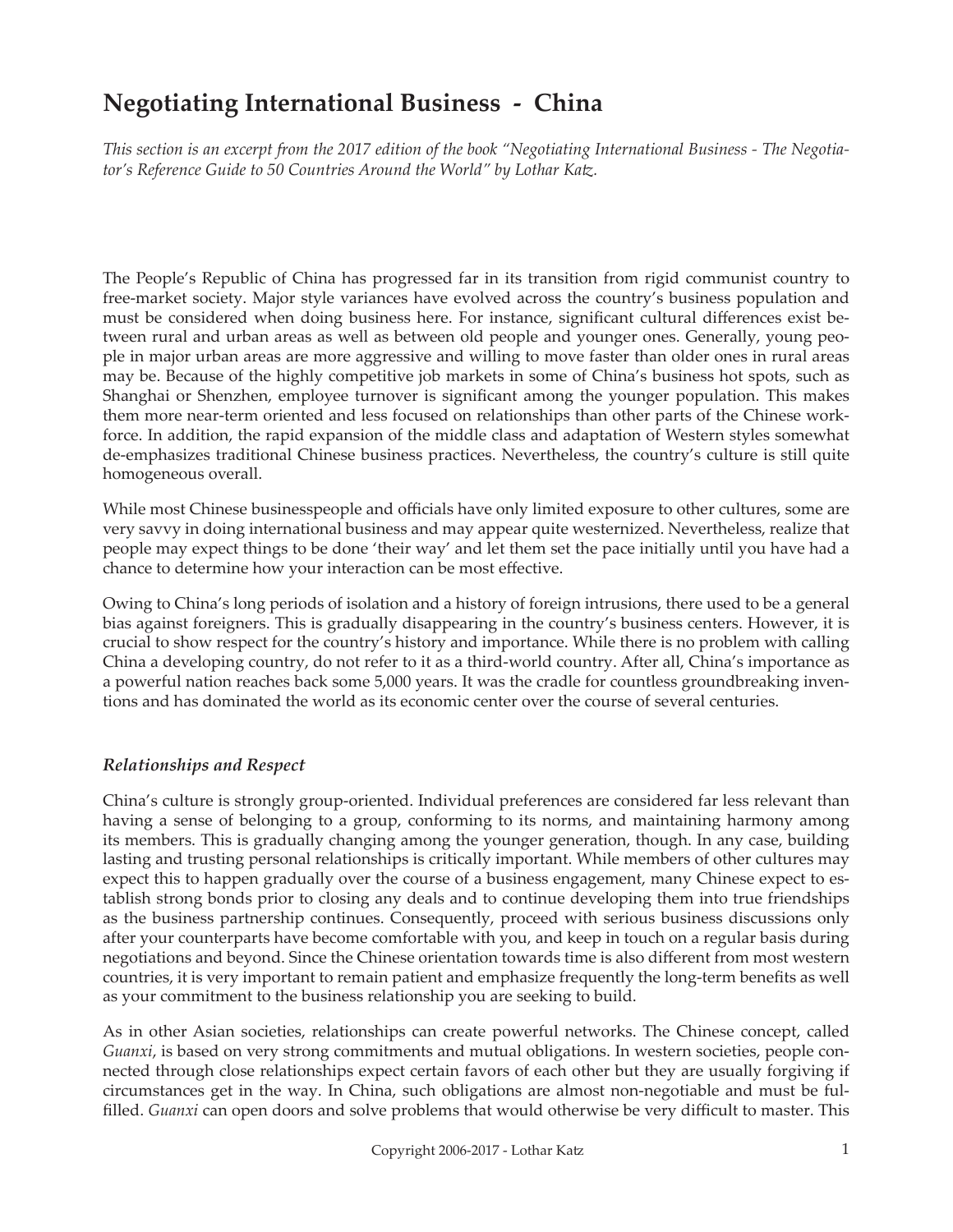makes relationship building vitally important when doing business in this culture. Being able to leverage *Guanxi* can be highly beneficial for a negotiator.

Relationships are based on familiarity, respect, and personal trust. Business relationships in this country exist between individuals or groups of people, not between companies. Even when you have won your local business partners' friendship and trust, they will not necessarily trust others from your company. This makes it highly beneficial to keep company interfaces unchanged. Changing a key contact could require the relationship building process to start over.

'*Saving face*' is crucial. Harmony must be maintained at all cost and emotional restraint is held in high esteem. Causing embarrassment to another person could cause *loss of face* for all parties involved and can be disastrous for business negotiations. Reputation and social standing strongly depend on a person's ability to control his or her emotions and remain friendly at all times. If you have to bring up an unpleasant topic with a person, never do so in public and always convey your message in ways that show respect for the other person. The importance of diplomatic restraint and tact cannot be overestimated. Keep your cool and never show openly that you are upset. Also, consider that a person's *face* is a company's *face* – any individual employee's embarrassment may be felt by the whole company and could put you in a bad position.

Many older Chinese, even among those with extensive international experience, consider the demanding and fast-paced western business style as arrogant, even rude. They are particularly critical of Westerners who appear to show off and 'blow their own horn.' Remaining modest and doing everything you can to maintain cordial relations is crucial to your success. When receiving praise, contrary to western practice, it is customary to insist that your are not worthy of it or to belittle your accomplishments. Thanking the other for the praise may be taken as arrogance since doing so signals that you accept the praise as valid. This should not stop you from complimenting others. While the Chinese view politeness and humility as essential ingredients for a successful relationship, these factors do not affect their determination to reach business goals. They are patient and persistent in pursuing their objectives. It is in your best interest to do the same.

In traditional Chinese business culture, the respect a person enjoys depends on age, rank, and, to a lesser degree, one's achievements. You will commonly find leaders in senior roles to be of advanced age. It is very important to treat elderly people with the greatest respect. Admired personal traits include patience, humility, and fine manners.

## *Communication*

There are several related but different Chinese languages and dialects, the most important of which are Mandarin and Cantonese. While most businesspeople speak at least some English, their command of the language may be limited. It could be best to use an interpreter, in which case it is often better to employ your own rather than rely on someone provided by your local counterparts. This will help you understand the subtleties of everything being said during your meetings. However, keep in mind that even professional interpreters may not always speak and understand English at a fully proficient level. When communicating in English, speak in short, simple sentences and avoid using slang and jargon. It will help people with a limited command of English if you speak slowly, summarize key points, and pause frequently to allow for interpretation.

Chinese businesspeople usually speak in quiet, gentle tones, and conversations may include periods of silence. At times, Chinese people talking among themselves can appear emotional, but this would be misleading. To the contrary, emotional restraint is held in high esteem. At restaurants, especially those used for business lunches and dinners, keep conversations at a quiet level. Loud and boisterous behavior is perceived as a lack of self-control. The Chinese generally converse while standing around three feet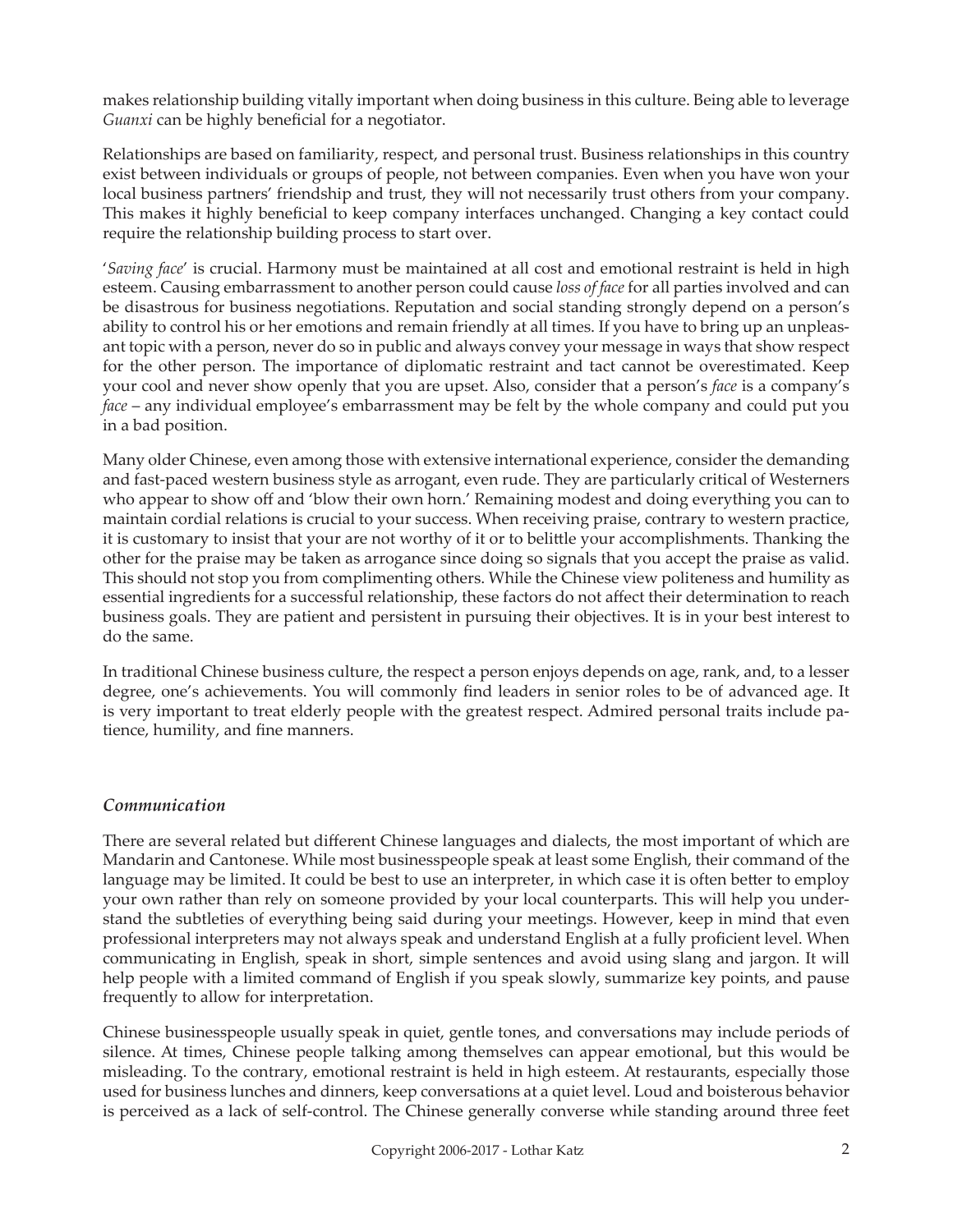apart. However, it is also not unusual to encounter situations where a counterpart may seem to ignore one's personal space altogether.

Because the concept of '*saving face*' is so important in this culture, communication is generally very indirect, especially with older people. When responding to a direct question, the Chinese may answer 'yes' only to signal that they heard what you said, not that they agree with it. Open disagreement should be avoided and any kind of direct confrontation is discouraged. People rarely respond to a question or request with a direct 'no.' Instead, you may receive seemingly ambiguous answers, such as 'I am not sure,' 'we will think about it,' or 'this will require further investigation.' Each of these could mean 'no.' It is beneficial to use a similarly indirect approach when dealing with the Chinese, as they could perceive you as rude and pushy if you are being overly direct. Only a person with whom you have no relationship yet may occasionally give you a straight 'no.' This is a bad sign since it could mean that your counterpart is not interested in engaging in business with you. If you have to convey bad news to the Chinese side, a *face*-saving way is to use a third party instead of communicating it yourself.

Gestures are usually very subtle in China. It is advisable to restrict your body language. Non-verbal communication is important, though, and you should carefully watch for others' small hints, just as they will be watching you. Avoid touching others. Do not cross your legs since this could be viewed as a lack of self-control. Also, do not wave your hands around much when speaking since the Chinese will likely get distracted. When pointing at people or objects, use an open hand rather than a finger. Lightly tapping on the table using all fingers of one hand means 'thank you.' When referring to themselves, people put an index finger on their nose rather than pointing at their chest, as Westerners do. It is considered improper to put your hand in your mouth or to cross your legs while seated. Eye contact should be infrequent. While it is beneficial to make some eye contact when meeting a person for the first time, the Chinese consider frequent eye contact intrusive and rude. It is generally considered respectful to look down when speaking with senior and/or older people.

Do not take offense in the Chinese answering their mobile phones all the time, even in the middle of important discussions. In this polychronic culture, interrupting one conversation to have another one and then coming back to the first one is perfectly acceptable. It is not a sign of disrespect.

## *Initial Contacts and Meetings*

Before initiating business negotiations in China, it is advantageous to identify and engage a local intermediary. This person will help bridge the cultural and communications gap, allowing you to conduct business with greater effectiveness. The person may be able to leverage existing relationships, which could significantly shorten the time it takes until your potential partner is ready to do business with you.

It is much better to conduct negotiations in China with a team of negotiators than to rely on a single individual. This signals importance, facilitates stronger relationship building, and may speed up the overall process. In addition, Chinese teams usually include highly skilled negotiators who know how to outmaneuver even well prepared individual counterparts. Facing them as a team will significantly strengthen your position. It is vital that teams be well aligned, with roles clearly assigned to each member. The Chinese can be very good at exploiting disagreements between members of the other team to their advantage. Changing a team member could require the relationship building process to start over and should be avoided. Worst case, such a change can bring negotiations to a complete halt.

Given the strong emphasis on hierarchy in the country's business culture, a senior executive should lead major negotiations for your company and your negotiating team should include senior leaders who know your company well. In accordance with business protocol, people should enter the meeting room in hierarchical order. The Chinese will likely assume that the first foreigner to enter the room is the head of your delegation. The same is true on their side, which allows you to identify the most senior person.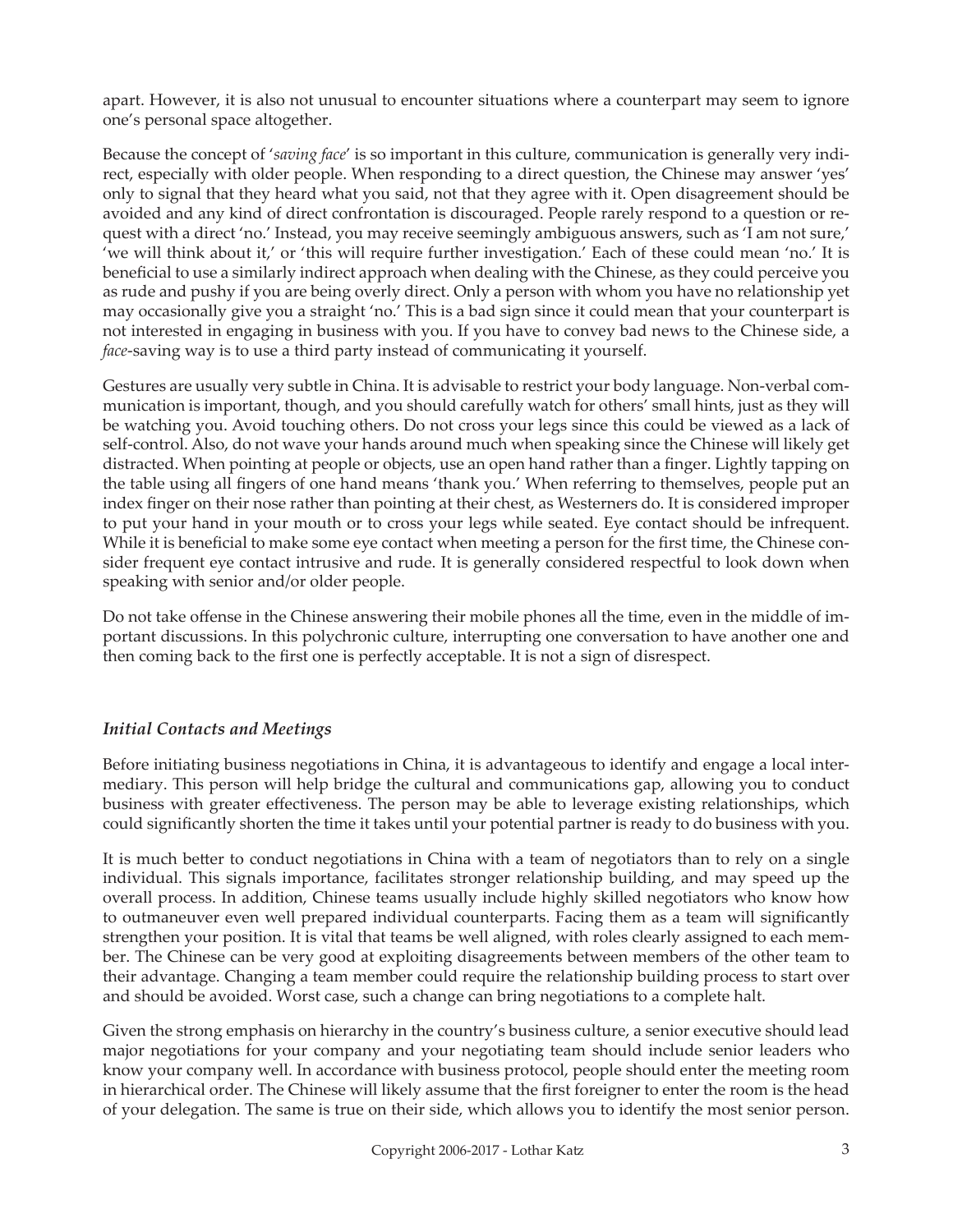You may get other clues by observing who receives the highest amount of deference within a group of Chinese. That way, you may actually be able to identify the hierarchical structure across the whole group.

If possible, schedule meetings at least four weeks in advance. Since the Chinese want to know who they will be meeting, provide details on titles, positions, and responsibilities of attendees ahead of time. Agreeing on an agenda upfront can also be useful. If you are trying to meet with company executives or high-ranking officials, be prepared for extensive back-and-forth communications until everything is finalized, and do not postpone or cancel meetings on short notice.

Punctuality expectations largely depend on the meeting participants' status and rank. The Chinese are careful not to waste a senior person's time. Being late to a meeting or social event without having a valid and plausible excuse can be a serious affront, so it is usually best to show up right on time. Meetings with lower-level managers are typically more flexible and may not even have a set start time. In that case, arrive at your convenience and be prepared that you may be kept waiting for a while.

Chinese names are usually given in the order of family name, first name. The latter could consist of two parts, the generational name and the given name. However, the two are often spoken and written as one. Some Chinese people use assumed western first names, in which case they give theirs in the order of first name followed by family name. When addressing people, use *Mr. /Ms.* plus the family name. Only close friends call each other by their first names, and you should never do so unless a person explicitly asked you to. Furthermore, the Chinese are very status-conscious. If a person has a title or doctorate degree, use it to address him or her, for example, 'Doctor Yu', 'Director Wang', 'President Chen.' Leave out 'Deputy' or 'Vice', even if that part of the person's title is showing on the business card.

In general, introduce and greet older people first. Introductions are accompanied by handshakes and/ or slight bows. Some people may not want to shake hands, so it is best to wait for your counterparts to initiate handshakes, which should be light and may last as long as ten seconds.

The exchange of business cards is an essential step when meeting someone for the first time, so bring more than you need. If someone presents you with his or her card and you do not offer one in return, the person will assume that you either do not want to make their acquaintance, that your status in your company's hierarchy is very low, or, quite to the contrary, that your status is very high. Since many people are unable to read English, it is better to use cards with one side in English and the other in Chinese. Show doctorate degrees on your card and make sure that it clearly states your professional title, especially if you have the seniority to make decisions. If any facts about your company are particularly noteworthy, for instance if it is the oldest or largest in your country or industry, mention this on your card since the Chinese view this very favorably. Also, consider having your company logo (but not the whole card) printed in gold ink. In Chinese culture, gold is the color of prosperity.

Present your business card with two hands, and ensure that the Chinese side is facing the recipient. Similarly, accept others' cards using both hands if possible. Smile and make eye contact while doing so, then examine the card carefully. Not reading someone's card can be an insult. Next, place the card on the table in front of you or into your card case. Never stuff someone's card into your back pocket or otherwise treat it disrespectfully. Do not write on a person's business card.

At the beginning of a meeting, there is normally some small talk. This allows participants to become personally acquainted. It is best to let the local side set the pace and follow along. People appreciate a sense of humor, but keep it light and friendly, and be careful not to overdo it. Business is a serious matter in China.

The primary purpose of the first meeting is to get to know each other, start building relationships, and gather information about the other side's areas of interest, goals, and weak points for the upcoming negotiation. In general, meetings do not serve as events for decision-making. Instead, they are opportu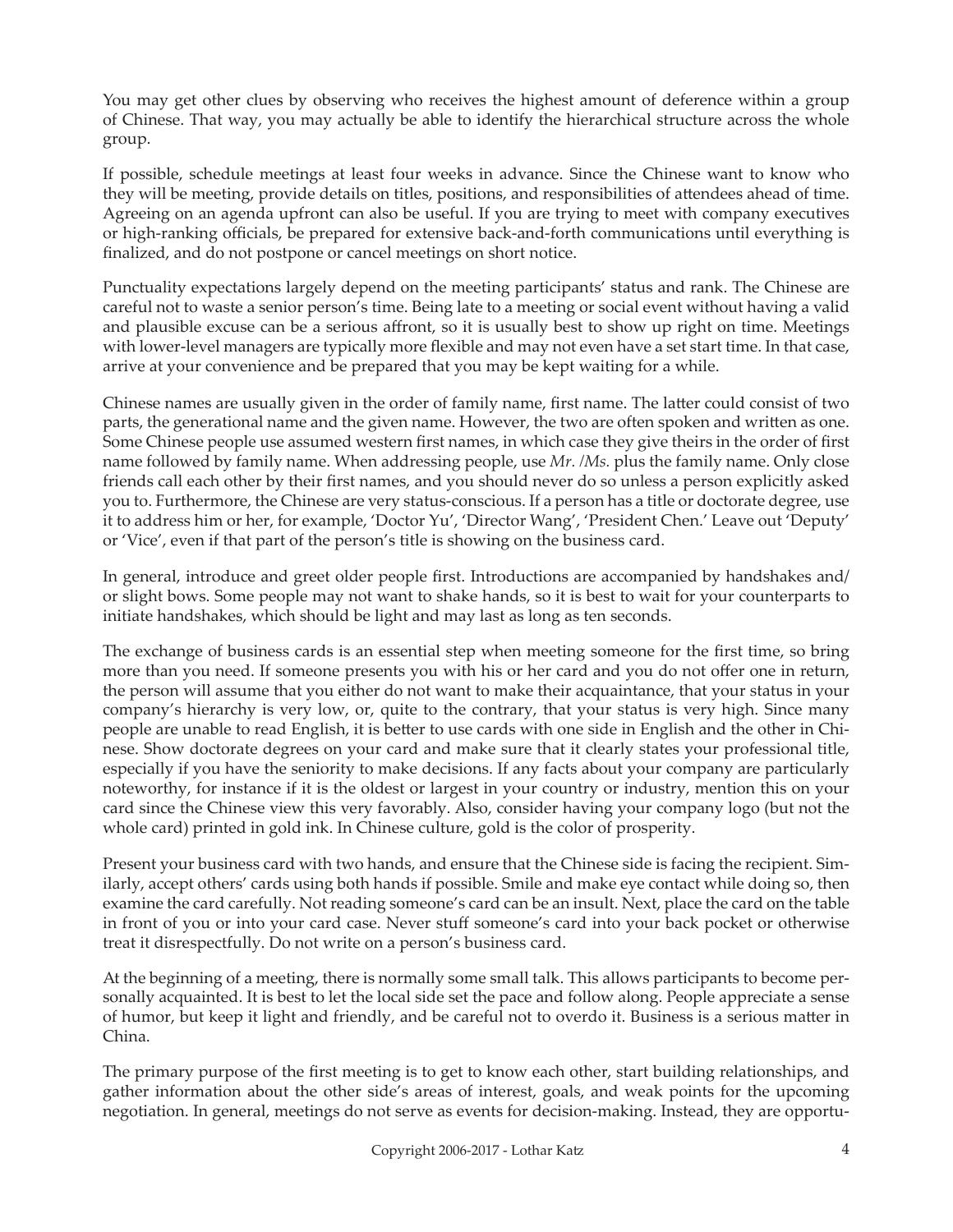nities to indicate interest, intensify relationships, gather and exchange more information, or to communicate decisions. It would be unrealistic to expect a meeting to lead to a straight decision.

The most senior members of your group should lead the discussion. In Chinese business culture, it is inappropriate for subordinates to interrupt. It is good to make a presentation, but keep it simple and avoid over-designing it. Verify through diplomatic questions whether your audience understands you. Since saving *face* is so important, people will not openly admit it in front of others if they do not understand what you are presenting.

You will likely find the atmosphere of the first meeting to be pleasant and amicable. Do not take this to mean that your negotiation will be easy. People could becometough and much more intense as soon as the real negotiation starts. In this culture of respecting each others' *face*, the context of a situation determines which behaviors are appropriate.

Most Chinese are comfortable with a high degree of initial vagueness. They may seem disinterested in clarifying many details until you have both come a long way with the business deal. Westerners may be uncomfortable with this perceived level of uncertainty. While it is acceptable and useful to try and clarify as much detail as possible even when your counterpart may not be eager to do so, do not read anything else into this style.

You should bring a sufficient number of copies of anything you present, such that each attendee gets one. The appearance of your presentation materials is not very important as long as you include good and easy-to-understand visuals. Use diagrams and pictures wherever feasible, cut down on words, and avoid complicated expressions. Because many colors have a special meaning in China, it is advisable to keep presentation copies, even your actual slides, to black and white. Red is generally safe to use for illustrations and backgrounds since the Chinese consider it a happy color, but do not use it for text. Having your handout materials translated to Chinese is not a must but helps in getting your messages across.

You may have to make presentations to different levels of the organization in subsequent meetings; make sure that each is tailored to its audience. The Chinese side may also ask you at the end of the first meeting to sign a Letter of Intent. The role of this document is to confirm the seriousness of your intentions, not to serve as a legal contract. Check it carefully, though, since the Chinese may abruptly terminate the negotiation if you do not strictly follow your commitments.

When the meeting is over, you should leave before your Chinese counterparts do.

## *Negotiation*

**Attitudes and Styles –** In China, the primary approach to negotiating is to employ distributive and contingency bargaining. While the buyer is in a superior position, both sides in a business deal own the responsibility to reach agreement. They expect long-term commitments from their business partners and will focus mostly on long-term benefits. Although the primary negotiation style is competitive the Chinese nevertheless value long-term relationships. Chinese negotiators may at times appear highly competitive or outright adversarial, fiercely bargaining for seemingly small gains. However, even when negotiating in a fairly direct and aggressive fashion, they ultimately maintain a long-term perspective and remain willing to compromise for the sake of the relationship. Do not confuse the sometimes-aggressive style with bad intentions. Keeping relationships intact throughout your negotiation is vital. It is best to remain calm, friendly, patient, and persistent, never taking anything personally. It will also be very important to maintain continuity in the objectives you pursue, the messages you deliver, and the people you include in the negotiation.

Should a dispute arise at any stage of a negotiation, you may be able to reach resolution through emphasizing the benefits to both sides, remaining flexible and showing willingness to compromise. Show your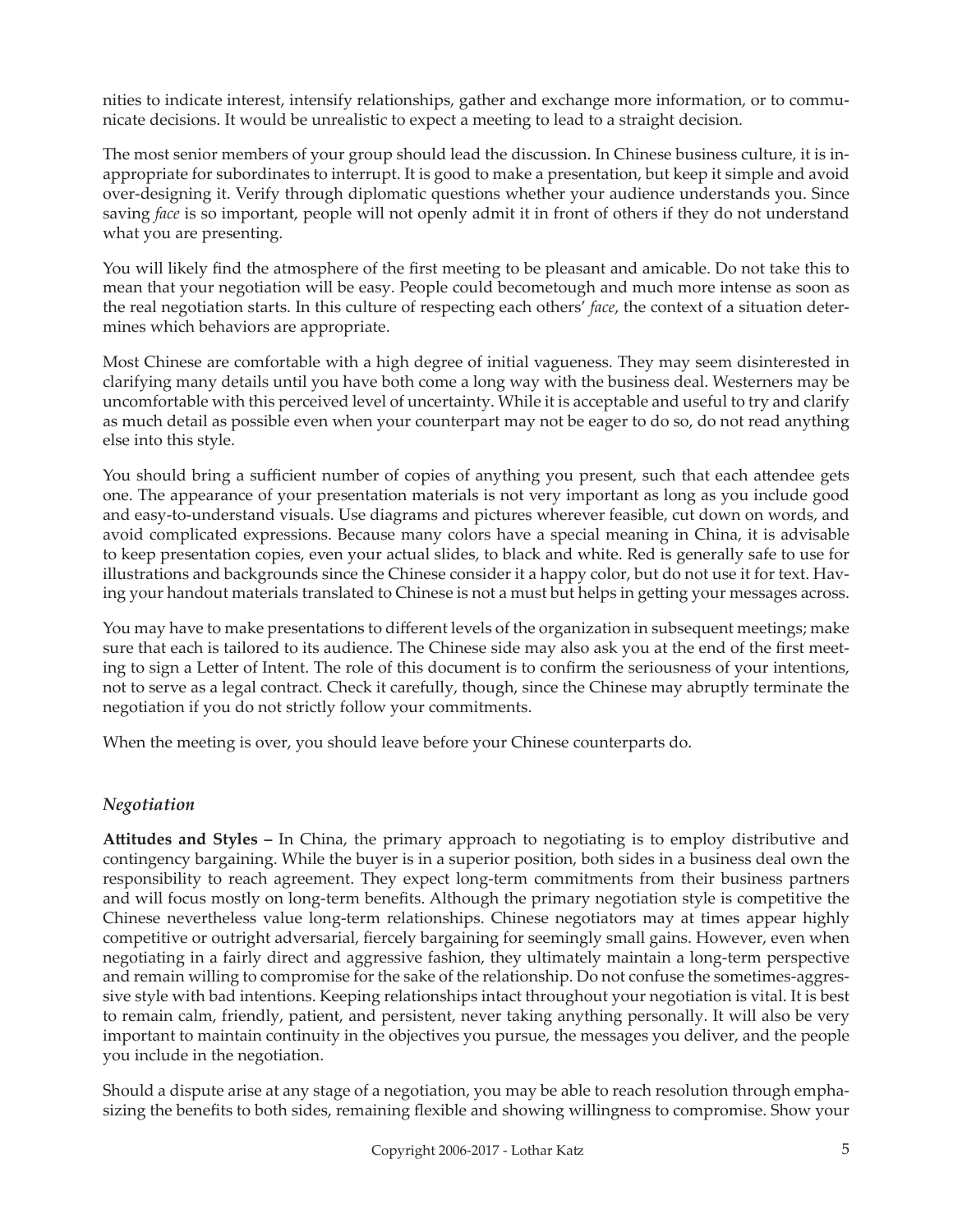commitment to the relationship and refrain from using logical reasoning or becoming argumentative since this will only make matters worse. Patience and creativity will pay strong dividends. In extreme situations, leverage your local relationships (*Guanxi*) to influence your negotiation counterpart's decisions, or use a mediator, ideally the party who initially introduced you.

**Sharing of Information –** Chinese negotiators are willing to spend considerable time, sometimes many weeks or even months, gathering information and discussing various details before the bargaining stage of a negotiation can begin. Information is rarely shared freely, since the Chinese believe that privileged information creates bargaining advantages.

Be careful with what you are willing to share yourself and protect your intellectual property. In China, people may consider all information available to them a property they are entitled to use to their best interest.

Keep in mind that humility is a virtue in Chinese business culture. If you make exaggerated claims in an effort to impress the other side or to obtain concessions, they will likely investigate your claims before responding. This could prove very embarrassing.

Pace of Negotiation – Expect negotiations to be slow and protracted. Relationship building, information gathering, bargaining, and decision making may all take considerable time. Furthermore, negotiators often attempt to wear you down in an effort to obtain concessions. Be prepared to make several trips if necessary to achieve your objectives. Throughout the negotiation, be patient, show little emotion, and accept that delays occur.

The Chinese generally employ a polychronic work style. They are used to pursuing multiple actions and goals in parallel. When negotiating, they often take a holistic approach and may jump back and forth between topics rather than addressing them in sequential order. In multi-item negotiations, people may bargain and haggle over several aspects in parallel. It is not unusual for them to re-open a discussion over items that had already been agreed upon. In addition, they may take phone calls or interrupt meetings at critical points in a negotiation. While they may be doing some of this on purpose in order to confuse the other side, there are usually no bad intentions. Negotiators from strongly monochronic cultures, such as Germany, the United Kingdom, or the United States, may nonetheless find this style highly confusing and irritating. In any case, do not show irritation or anger when encountering this behavior. Instead, keep track of the bargaining progress at all times, often emphasizing areas where agreement already exists.

If your counterparts appear to be stalling the negotiation, assess carefully whether their slowing down the process indicates that they are evaluating alternatives or that they are not interested in doing business with you. While such behavior could represent attempts to create time pressure in order to obtain concessions, the slow decision process in the country is far more likely causing the lack of progress. People from fast-paced cultures often underestimate how much time this takes and make the mistake of trying to 'speed things up', which is usually counterproductive. Again, patience and persistence are vitally important.

**Bargaining –** Most Chinese businesspeople are shrewd negotiators who should not be underestimated. Bargaining and haggling are aspects of everyday life, and people may use a wide array of negotiation techniques competently.

The bargaining stage of a negotiation can be extensive. Prices may move by 40 percent or more between initial offers and final agreement. Leave yourself sufficient room for concessions at many different levels and prepare several alternative options. This gives the Chinese negotiators room to refuse aspects of your proposal while preserving *face*. Ask the other side to reciprocate if you make concessions. It is not advisable to make significant early concessions since your counterparts will expect further compromises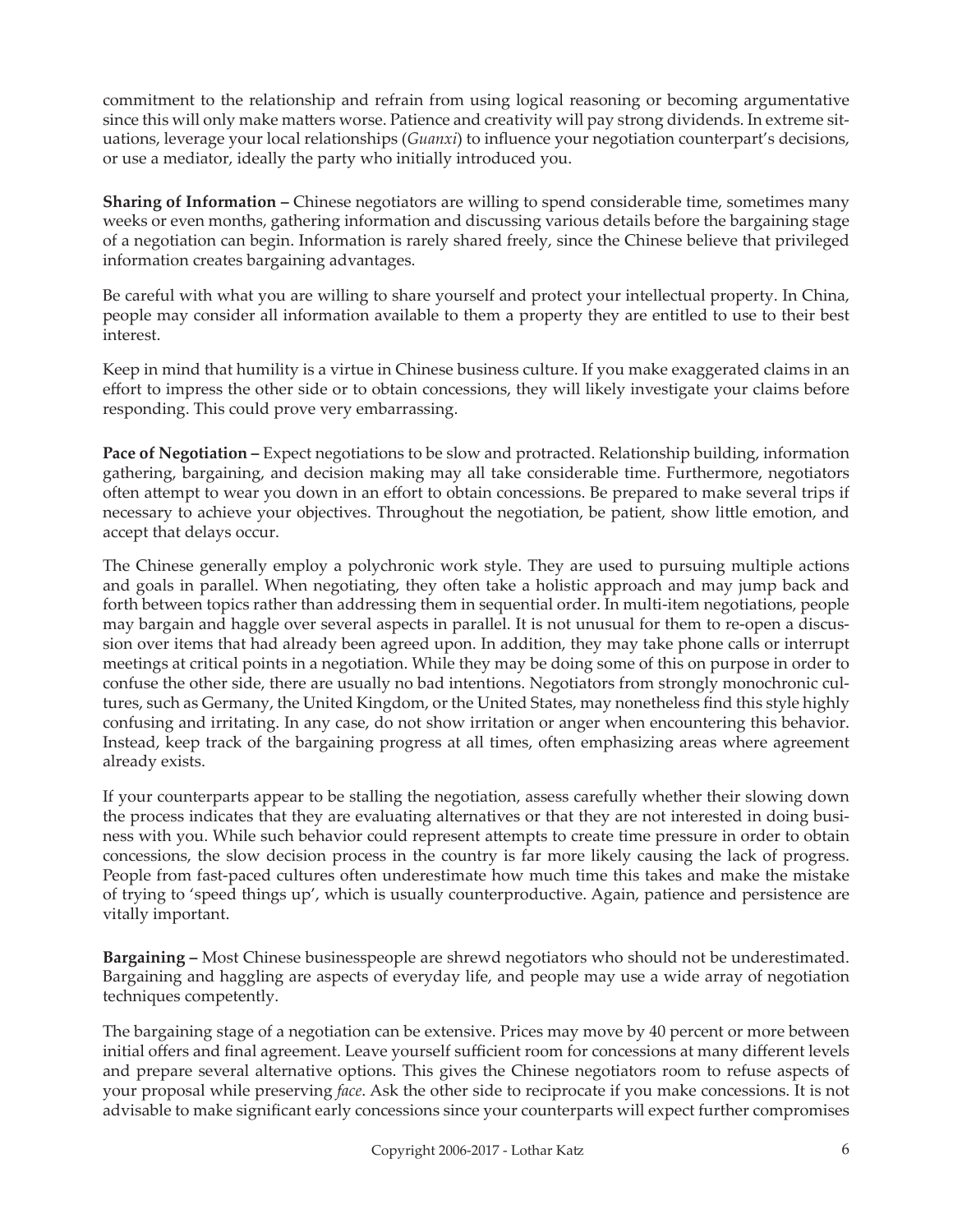as the bargaining continues. You can use the fact that aspects can be re-visited to your advantage, for instance by offering further concessions under the condition that the Chinese side reciprocate in areas that had already been agreed upon.

Deceptive techniques are frequently employed, and Chinese negotiators may expect you to use some of them as well. This includes tactics such as telling lies and sending fake non-verbal messages, pretending to be disinterested in the whole deal or in single concessions, misrepresenting an item's value, or making false demands and concessions. Lies will be difficult to detect. It is advisable to verify all information received from the local side through other channels. Similarly, they treat 'outside' information with caution. Do not take such tactics personally and realize that overt attempts to lie at or bluff your counterparts could backfire and might damage business relationships. Since negotiation teams must be well aligned and always have to preserve *face*, people rarely use 'good cop, bad cop.' It can sometimes be beneficial to use these tactics in your own negotiation approach. Carefully orchestrated, they may allow you to obtain valuable concessions without damaging the overall relationship. However, it could be devastating if the other side recognized this as a tactic, and any 'bad cop' member of your team also needs to be excluded from future negotiation rounds. The Chinese are not likely to use the 'limited authority' technique because groups rather than individuals normally make decisions. Be cautious when using the techniques of making false demands or false concessions. Since you must avoid causing loss of *face*, any overt attempts to bluff your counterparts could also backfire.

Negotiators may use pressure techniques that include keeping silent, making final or expiring offers, applying time pressure, or nibbling. Silence can sometimes be effective as a way to convey displeasure. Skilled Chinese negotiators may remain silent for a long time without showing any signs of impatience. Don't let this fool you into thinking that they are not interested. Final offers may be made more than once and are almost never final. Do not announce any of your offers as 'final'– your counterparts will likely not believe that you are serious and may turn the tactic against you. Time pressure can be difficult to counter. If Chinese negotiators learn that you are working against a deadline, they may exploit this knowledge to increase the pressure on you to make concessions. Near the end of a negotiation, they may suddenly request large discounts, calling their request a 'compromise.' In extreme cases, they may try to renegotiate the whole deal on the final day of your visit. It is important never to take such techniques personally and to avoid open conflict. On the other hand, time pressure techniques rarely work against them since the Chinese are patient and persistent enough to overcome such challenges. However, you may be able to use these techniques should the negotiation take place on your home turf rather than in China. Nibbling may prove useful in the final phases of negotiations. None of this will take your counterparts by surprise, though. Avoid other common pressure tactics such as opening with your best offer or showing intransigence, since they cannot be applied effectively without running the risk of causing loss of *face*.

Chinese negotiators rarely employ aggressive or adversarial techniques since they affect *face*. The risk of using any of them yourself is hardly worth the potential gain. Exceptions are extreme openings, which people use frequently, as well as threats and warnings. As long as extreme opening offers are not openly aggressive, this approach can be effective. Should your counterparts appear aggressive as the bargaining gets more heated, remind yourself that they may not perceive it that way. It might be wise to deflect the pressure, for example by explaining other arrangements you have accepted for similar deals in the past.

As in most strongly relationship-oriented cultures, negotiators may sometimes use emotional techniques such as attitudinal bargaining, attempting to make you feel guilty, grimacing, or appealing to personal relationships. Be cautious when doing this yourself. You might cause the other side to lose *face*, which could damage your negotiating position.

At times, defensive negotiation tactics may be used. Note that opening with written offers and attempting to introduce written terms and conditions as a negotiation tactic is rarely successful. In most cases, businesspeople will ignore or tactfully reject them and request that each aspect be negotiated individually.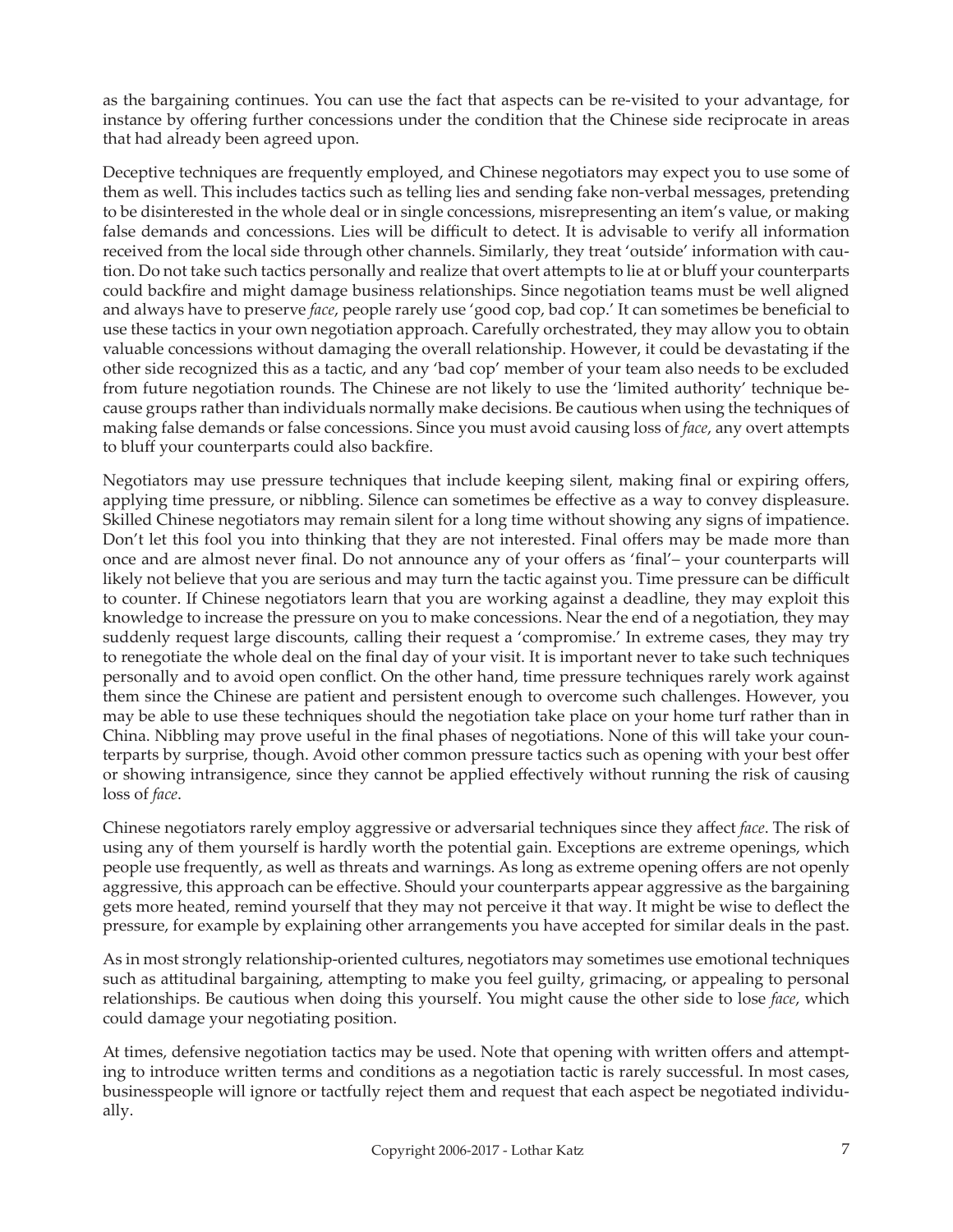Corruption and bribery are quite common in China's public and private sectors. However, people may draw the line differently, viewing minor payments as rewards for getting a job done rather than as bribes. Also, keep in mind that there is a fine line between giving gifts and bribing. What you may consider a bribe, a Chinese could simply view a nice gift. Introducing and explaining your company's policies early on might help, but be careful not to moralize or appear to imply that local customs are unethical.

**Decision Making –** Organizations are usually very hierarchical. However, while there is a growing number of western-style entrepreneurs who may be the sole decision makers within their companies, decision making is normally a consensus-oriented group process in China. This can be confusing for Westerners looking to identify the 'key decision maker' in an organization, while in reality such a role might not exist at all. Decisions are often made through a process involving many stakeholders who establish consensus through a series of deliberations and internal politics into which outsiders have very limited insight. This process can take a long time and requires patience. Influencing the decision making requires understanding the Chinese side's intentions and building strong relationships with as many influential stakeholders as you possibly can. The role of senior leaders is to orchestrate the process, not to make decisions themselves. Nevertheless, their input carries a lot of weight and they may have the final say, so do everything you can to win their consent and support, too.

While the People's Republic has made significant strides to open its economy to global trade, do not underestimate the extent to which government bureaucrats still influence company decisions. It is wise to contact national, provincial, and local government representatives to fill them in upfront about your plans to negotiate with a local company if there is even a small chance of these representatives taking an interest in them. This way, you are also more likely to receive preferential treatment from your desired Chinese business partners as they do not want to displease their government. If your business interactions include a party or local government representative, it is essential to include the person into the negotiation and treat him or her as a senior decision maker, even if the person is or appears unfamiliar with the subject.

When making decisions, Chinese businesspeople may not rely much on rules or laws. They usually consider the specific situation rather than applying universal principles. Personal feelings and experiences weigh more strongly than empirical evidence and other objective facts do. Exceptions exist where party rules or government objectives force them to be more dogmatic. The Chinese are often reluctant to take risks. If you expect them to support a risky decision, you may need to find ways for them to become comfortable with it first. You are much more likely to succeed if the relationship with your counterparts is strong and you managed to win their trust.

## *Agreements and Contracts*

Capturing and exchanging written understandings after meetings and at key negotiation stages is useful since oral statements are not always dependable. While these serve as tools to improve the communication and strengthen commitments, they should not be taken for final agreements. Any part of an agreement may still change significantly before both parties sign the final contract.

It is important to realize that the Chinese have a view of written agreements and contracts that is very different from most Westerners' views. While the People's Republic realizes that it needs to establish and support the necessary legal framework to participate in global trade, most Chinese businesspeople rely primarily on the strength of relationships rather than written agreements when doing business. In the traditional Chinese view, agreements are just snapshots in time. People could view contracts as papers that document the intent of a working relationship at the time they were written up and signed, not as final agreements designed to stand the test of litigation.

Written contracts are usually kept high-level, capturing only the primary aspects, terms, and conditions of the agreement. Writing up and signing the contract is a formality. The Chinese believe that the prima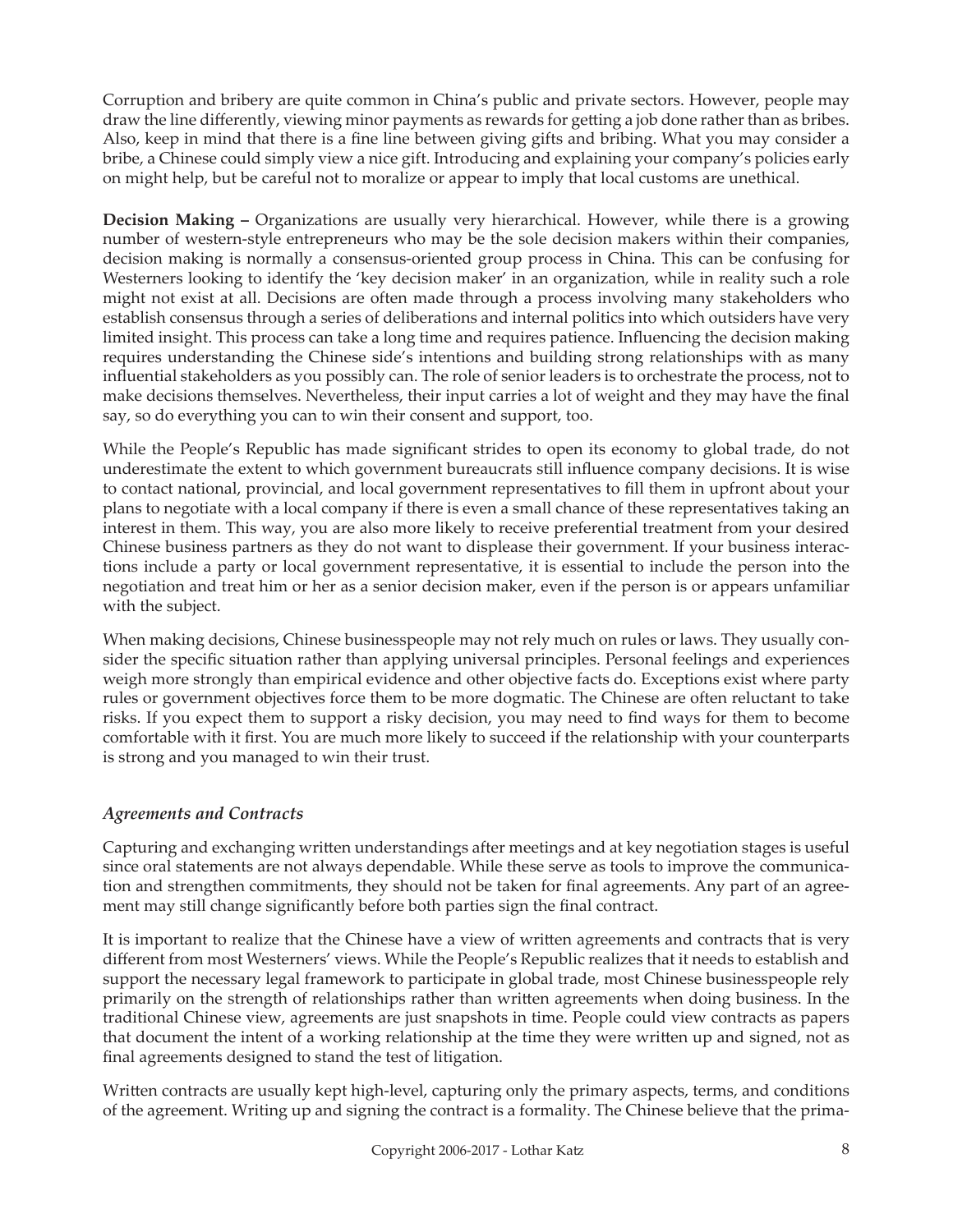ry strength of an agreement lies in the partners' commitment rather than in its written documentation. Before signing a contract, read it carefully. The local side may have made modifications without flagging them. While this could be perceived as bad-faith negotiation in other cultures, Chinese businesspeople may view the changes as clarifications.

Although your legal rights may not be enforceable, you should consult a local legal expert, ideally throughout the negotiation or at the very least before signing a contract. However, do not bring an attorney to the negotiation table, since this may be taken as a sign that you do not trust your counterparts.

Contracts alone are not dependable. Because of their view of the role that contracts play, the Chinese often continue to press for a better deal even after a contract has been signed. They might call 'clarification meetings' to re-discuss details. If you refuse to be flexible, allowing the relationship to deteriorate, contract terms may not be kept at all. Arbitration clauses often do little to resolve such a situation since arbitration can be very one-sided in China and you do not have the option to use a foreign arbitrator. Your best chance to ensure that your partners follow through on their commitments is to stay in regular contact and nurture the relationship throughout your business engagement.

#### *Women in Business*

Gender roles in China are clearly distinct. Although women officially have the same rights as men, they rarely manage to reach positions of similar income and authority. However, western-style equality is beginning to have an influence in urban areas.

As a visiting businesswoman, you will generally encounter few problems when visiting China, provided that you exercise caution and act professionally in business and social situations. Displaying confidence and some degree of assertiveness can be effective, but it is very important not to appear overly bold and aggressive. If you feel that your counterparts are questioning your competence, it can be helpful to emphasize your company's importance and your role in it. A personal introduction or at least a letter of support from a senior executive within your company may help a lot. If a negotiating team includes women, it will be wise to let the Chinese side know about this up front so they can mentally prepare for it.

## *Other Important Things to Know*

Business meals and entertainment, in particular banquets and other evening events, are very important as they help advance the vital process of building strong relationships. Refusing to participate in such activities is a signal that you are not seriously interested in doing business with your counterparts. Although business is commonly not discussed during these events, there can be exceptions. Your Chinese counterparts may use such events as opportunities to convey important messages or resolve disputes. Sometimes they may also try to obtain information from you that could strengthen their negotiating position. While you will want to remain watchful, deflecting such inquiries if needed, never show signs of mistrust in your counterparts' intentions.

Especially with local companies that lack international expertise, business entertainment may sometimes include invitations Westerners might find highly inappropriate. In such cases, it will be very important to find a way to avoid the issue without openly rejecting the invitation, as this may be the only way to preserve *face* for all involved.

Gift giving is common in social and business settings in China. If you received one, it is best to reciprocate with an item of similar value that is typical of your home country. Giving a gift after signing a contract is viewed very favorably. Give and accept gifts using both hands. Do not open gifts in the presence of the giver unless your host did so first. There are numerous potential pitfalls in what to give and how to wrap it, so prepare upfront or ask someone from the country to avoid causing embarrassment.